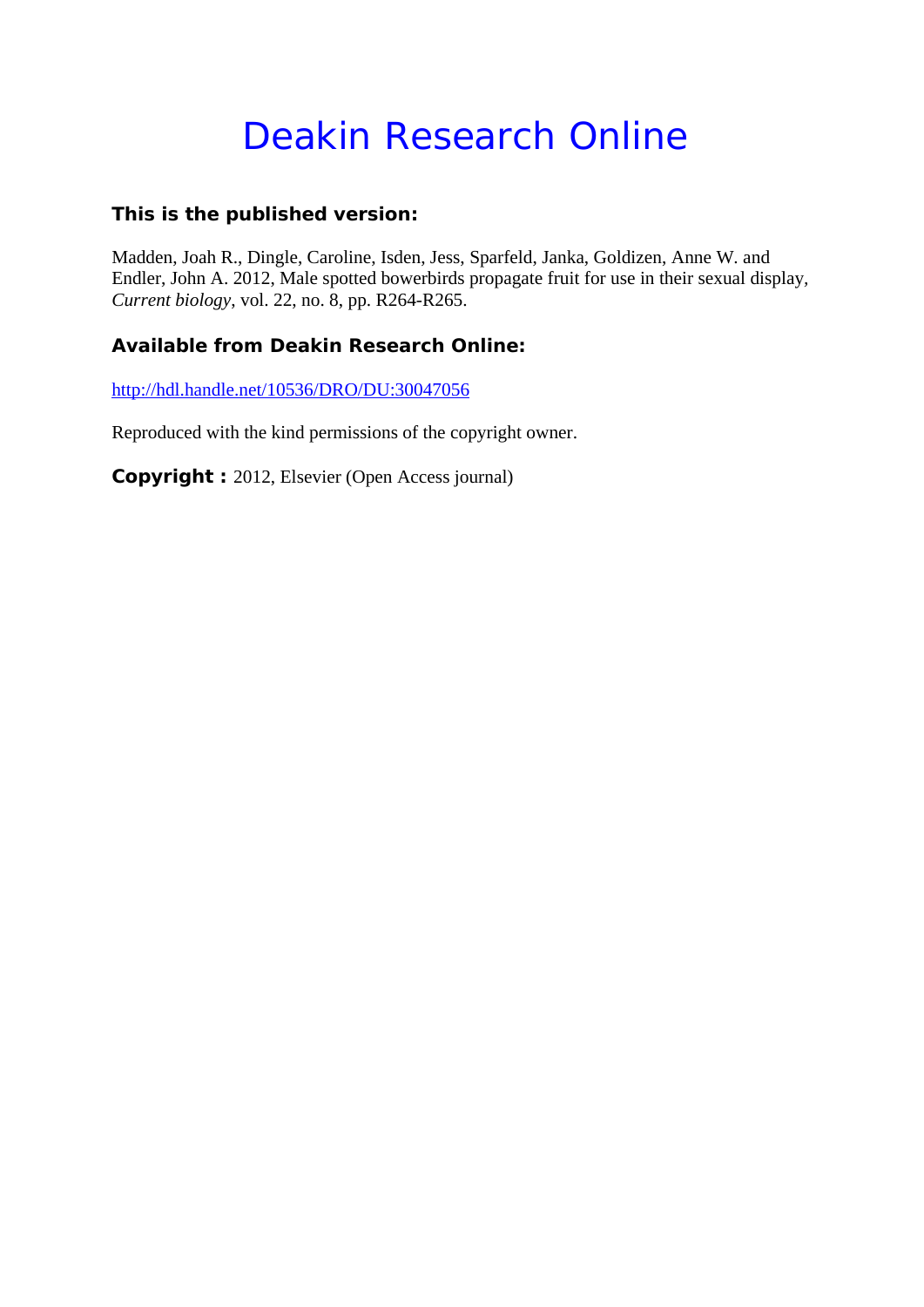# <span id="page-1-0"></span>**Male spotted bowerbirds propagate fruit for use in their sexual display**

**Joah R. Madde[n1,](#page-2-0) [\\*,](#page-2-0) Caroline Dingl[e1,](#page-2-0) Jess Isden1, Janka Sparfel[d2,](#page-2-0) Anne W. Goldize[n3,](#page-2-0) and John A. Endler[4](#page-2-0)**

Cultivation may be described as a process of co-evolution and niche construction, with two species developing a mutualistic relationship through association, leading to coordinated change [1]. Cultivation is rare but taxonomically widespread, benefiting the cultivator, usually through increased access to food, and the cultivar, by improved growth and protection, driving co-evolutionary changes (Supplemental information). Humans cultivate more than food, producing clothing, construction materials, fuel, drugs, and ornaments. A population of male spotted bowerbirds *Ptilonorhynchus*  (*Chlamydera*) *maculata* uses fruits of *Solanum ellipticum* (Figure 1A)*,* not as food but as important components of their sexual display [2,3]. Here, we show that males indirectly cultivate plants bearing these fruit — the first example of cultivation of a non-food item by a species other than humans. Plants appear at bowers following male occupation (Figure 1B). Males benefit, exhibiting more fruit at their bowers. Plants benefit because fruit are deposited in better germination sites. Fruits from plants near bowers differ visually from those far from bowers, and look more similar to fruits that are preferred by males in choice tests.

Male bowerbirds at Taunton National Park, Central Queensland, do not select bower locations that already have especially high numbers of *Solanum* plants, but rather, high numbers of these plants result from local occupancy by the owner and the germination of discarded fruit near the bower. When males arrived at new, previously unoccupied sites to construct bowers, the

numbers of *Solanum* plants found there were no higher than found at random sites  $(p = 0.48;$ Figure 1A). However, at established bowers, occupied for longer than one year, we observed more *Solanum* plants than at random sites (*p* = 0.036; Figure 1C). Male spotted bowerbirds can occupy the same bower for up to 10 years, separated by about 1 km from their neighbours, and most remain at, or very close to (< 10 m), their previous year's bower site, with only a few establishing new bower sites or moving further away each year [4]. This provides an incentive for sedentary males to cultivate an accessible source of these fruit to

supply their displays in subsequent years.

Males benefit from a local supply of these fruit in two ways. First, bowers surrounded by more *Solanum* plants contained higher numbers of fruit ( $r_s = 0.51$ , *n* = 34, *p* = 0.002; Supplemental information). Males with many fruit also had high mating success [2]. They preferentially chose *Solanum* fruit from decoration caches, placed them disproportionately in the centre of their bower avenue, and selectively held them in their bills during displays [3]. Second, males gained a long-term fruit supply as bowers with many fruit on them in one year were





(A) *Solanum ellipticum* plant and fruit. Scale in cm. (B) Established bower surrounded by *Solanum* plants. (C) Mean (±1 s.e.) numbers of *Solanum* plants in 2010 at: randomly selected sites within the study area  $(n = 20)$ ; new bower sites that were being used for the first time (*n* = 11); established bower sites that had been used for more than one year (*n* = 14). (D) Visual properties of *Solanum* fruit. The inset shows mean reflectance spectra, and the main panel shows all fruits as points in avian V-type LMSU colour space. Circles and solid line: fruits collected on bowers; solid dots and broken line: fruits collected <10m from bowers; stars and dotted line: fruits collected >300m from bowers. In LMSU colour space what humans call hue is represented by the angle a point drawn to the origin subtends on the axes (up  $=$  red, clockwise through green, blue, uv), and what we call 'chroma' or 'purity' is represented by the distance from the origin. The fruit found on bowers is slightly greener and less chromatic than those found off the bowers, with fruit with higher chroma and relatively more yellow far from the bower. On bower vs. near fruit permutation test effect size  $= 0.08$ ,  $p < 0.0001$ ; on bower vs. far fruit effect size =  $0.21$ ,  $p < 0.0001$ , combined on and near bower fruit vs. far fruit effect size = 0.14, *p* < 0.0001.